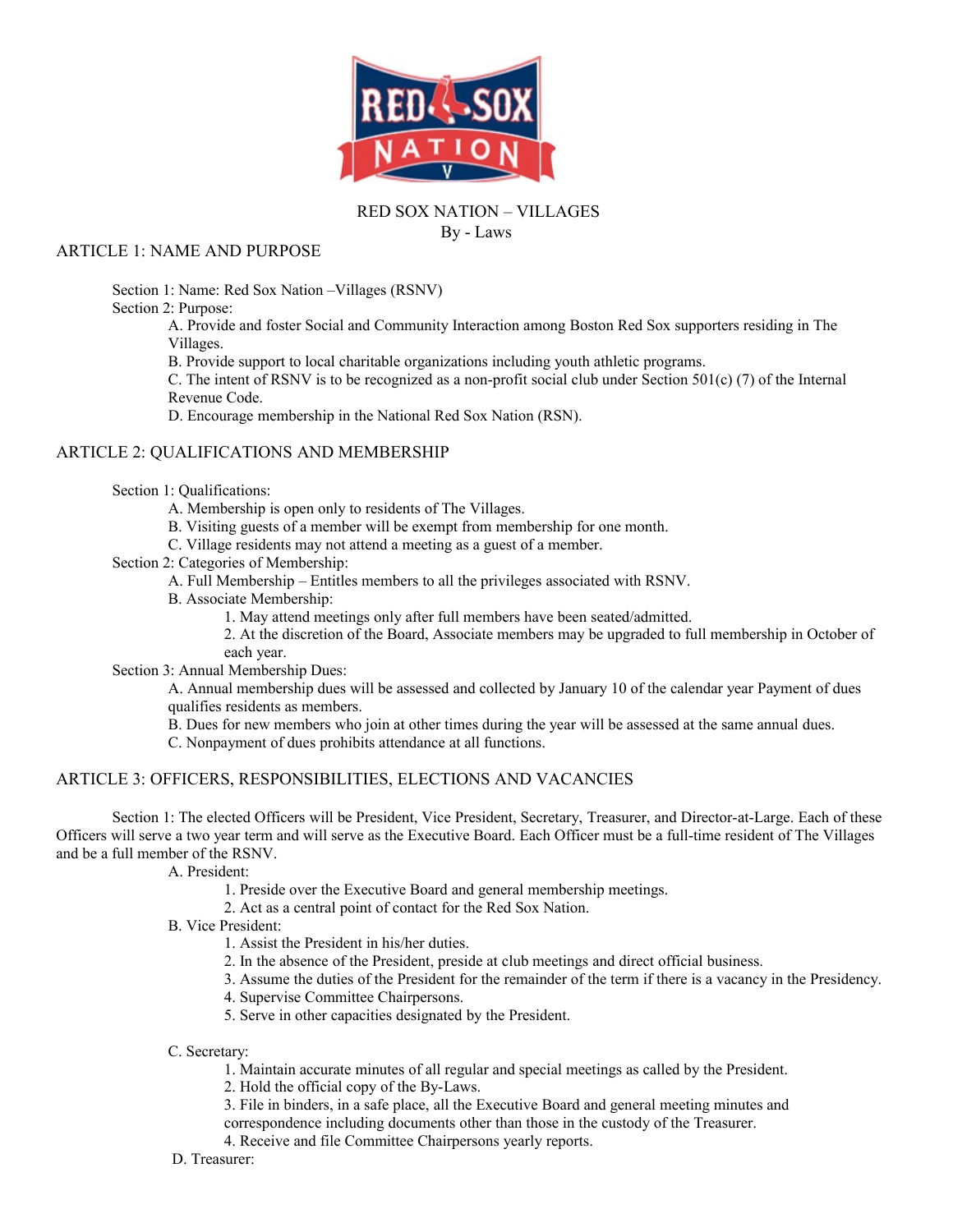- 1. Account for the collection and disbursement of funds.
- 2. Maintain accurate financial records in accordance with proper accounting principles.
- 3. File any official Federal or State documents, as needed.
- 4. Present a current Treasurer's report at each general meeting.
- 5. Present a Finance Report at the end of the Treasurer's term.
- 6. The Treasurer's records will be approved by a person(s) appointed by the President to review the records at the end of the Treasurer's term.
- E. Director at Large: Perform the duties as appointed by the President.

Section 2: Elections:

A. The President shall appoint a Nominating Committee in September for the Officers' positions.

B. At the October general meeting, nominations will be presented to the general membership. At that time, nominations may be accepted from the floor.

C. The election of Officers will be held at the general meeting in November. All nominees presented at that general meeting will be elected by a simple majority vote of the members present. Election shall be by written ballot, except when there is only one candidate for office. In this case, the Nominating Committee Chairperson shall call for the election of the candidate (or slate of candidates) by acclamation.

D. If, for any reason, the November General Membership Meeting is not held, the ballot will be sent to each member by email with specific instructions on how to complete and return the ballot. If there is only one nominee for each office, members will be instructed to vote only if they disagree. If there are two or more candidates for an office, members will vote by return email. All votes must be returned by November 30 of that year.

E. The newly elected Officers will begin their two year term at the January general meeting.

Section 3: Vacancies:

In the event of an Office becoming vacant, nominations shall be asked for and a general election will be held to fill the remainder of the term for the individual vacating the office.

Section 4: The Executive Board is empowered to make decisions in matters not covered by the By-Laws that are in the best interest of the RSNV club.

#### ARTICLE 4: COMMITTEES

Standing Committees:

1. Committee Chairpersons will serve for one year or until new Committee Chairpersons are appointed by the Executive Board.

2. Committee Chairpersons will provide an annual report to the Secretary by 15 January each year.

- 3. Committees may be added or deleted by the Executive Board.
- 4. Committees will include but not be limited to the following:
	- A. Business Partners
		- B. Community Relations
		- C. Golf Events
		- D. Historian
		- E. Photography
		- F. Publicity
		- G. Raffles
		- H. Refreshments
		- I. Social Events
		- J. Sport Events
		- K. Sunshine
		- L. Telephone
		- M. Trivia
		- N. Web Internet
		- O. Welcome

# ARTICLE 5: FINANCE

Section 1: The President, Vice President and Treasurer are authorized to write/endorse checks and use the RSNV credit card as necessary. However, none of these officers may write or endorse a check to him/herself.

Section 2: Whenever the President or Vice President writes/endorses a check or makes a bank deposit, the Treasurer must be notified by phone or email on the date of the transaction.